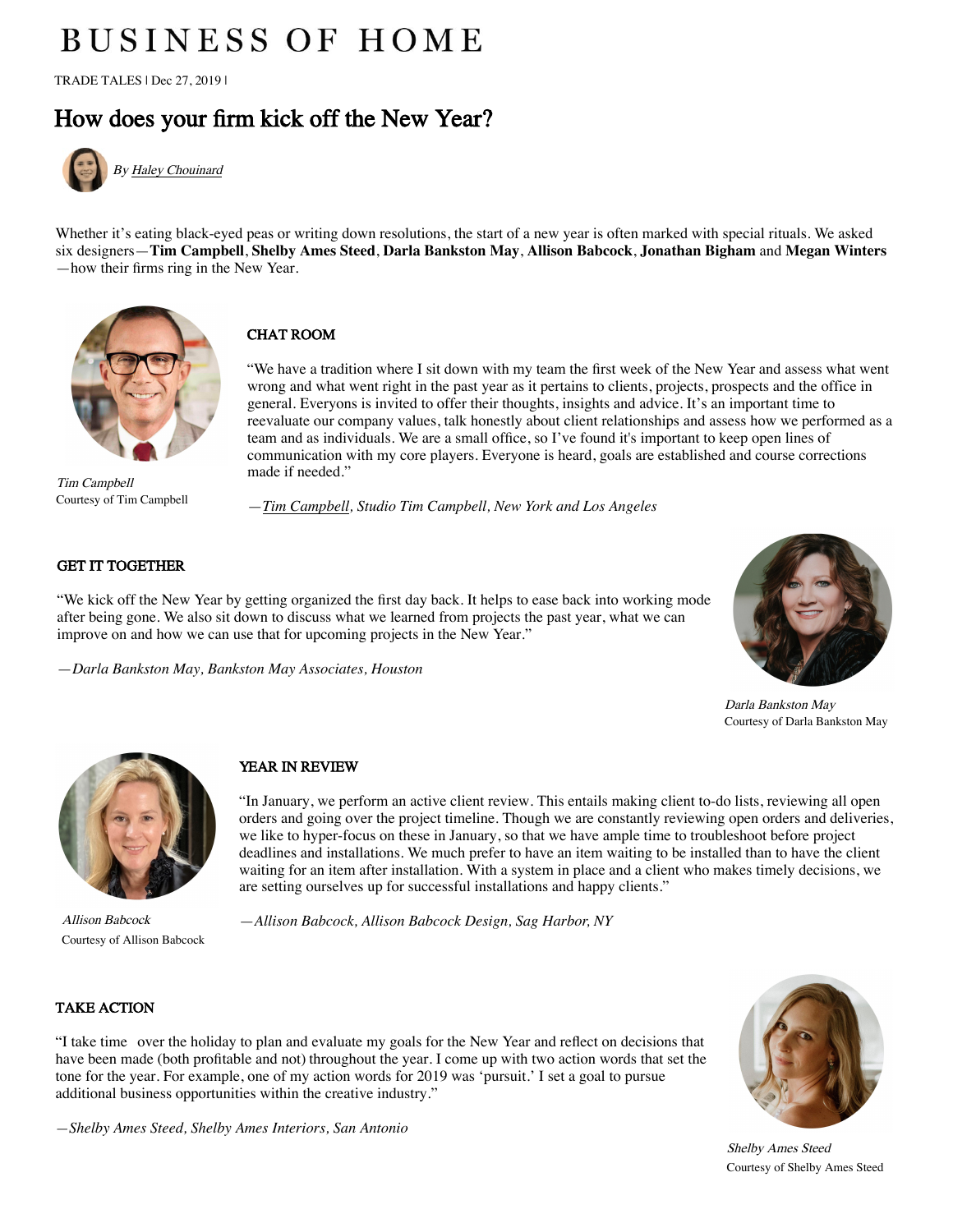

#### PICTURE THAT

"My first order of business is to create my design inspiration boards! I collect spectacular images all year long, from equestrian magazines, fashion publications (there's always a lot of Chanel), lifestyle shots and photos of my travels. Every year, I like to start off by surrounding myself with all my favorite images; it puts me in such a fresh, happy place! "

—*Megan Winters, Chicago*

Megan Winters Courtesy of Megan Winters

#### GET STRATEGIC

"We begin each year by identifying a few key strategic initiatives that we believe will drive growth in the coming year. We assign one or two senior employees to each initiative, who work with our executive team to drive the [project] forward during the year. These initiatives are communicated across our company so everyone understands our goals for the year and who is leading up each. During our executive team meetings, we receive regular progress reports on each initiative and adjust our plan throughout the year. Obviously, company-wide communication is critical to making this work."

—*Jonathan Bigham, Pembrooke & Ives, New York*

Homepage photo: A project by Shelby Ames Interiors | courtesy of Shelby Ames Interiors



Jonathan Bigham Courtesy of Jonathan Bigham